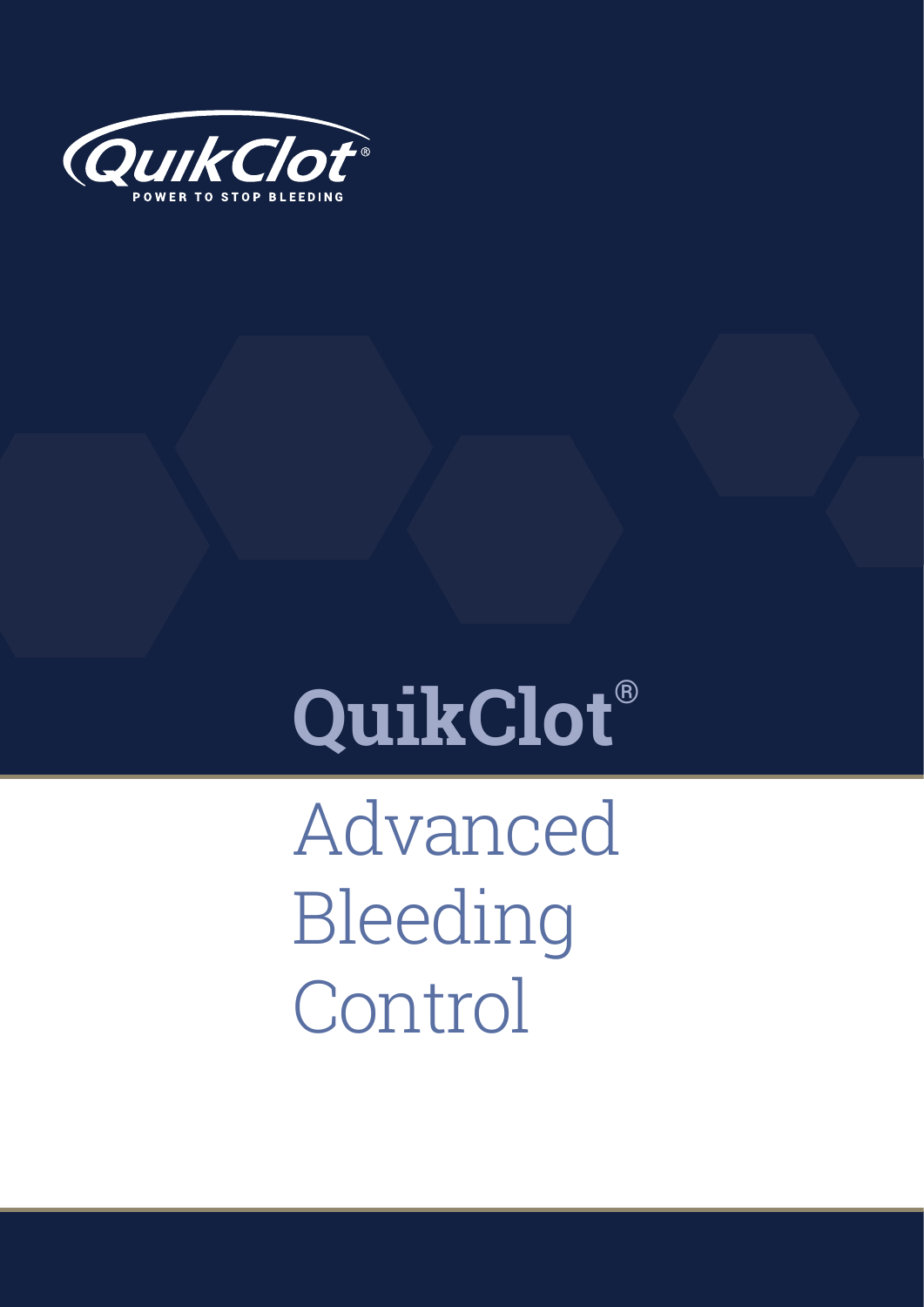## Bleeding Control with QuikClot®

Uncontrolled bleeding is a major cause of preventable deaths. Approximately 40% of trauma-related deaths worldwide are due to bleeding or its consequences, establishing hemorrhage as the most common cause of preventable death in trauma.<sup>7</sup> With QuikClot hemostatic devices, medical personnel can stop bleeding faster, more effectively and without excessive costs.



## **The Kaolin Difference.**  Understanding how QuikClot works

QuikClot is non-woven gauze impregnated with kaolin, using a proprietary methodology, that accelerates the body's natural clotting cascade to achieve hemostasis. Kaolin works on contact with blood to immediately initiate the clotting process by activating factor XII.4 This reaction leads to the transformation of factor XII to its activated form XIIa, which instigates the rest of the coagulation cascade.8



QuikClot promotes clotting within minutes. Rotational Thromboelastometry (ROTEM) analysis of QuikClot treated blood shows a faster Clot Time (CT), shorter Clot Formation Time (CFT) and steeper α than blood alone which indicates that the clot is activated quickly and amplifes rapidly. The greater the amplitude of the graph, the frmer the clot (A10, MCF: maximum clot frmness). As can be seen in the graph, QuikClot treated blood forms a frmer clot faster than untreated blood.

## **Why use QuikClot®?** QuikClot® advantages for you and your team

#### **Fast & Effective**

**Proven Results**

 $\bullet$  Promotes clotting within minutes of application<sup>1-5</sup>

#### **Efficient & Valuable**

- Less expensive than protein-based products; may reduce the need for additional expensive treatments<sup>4</sup>
- $\bullet$  Stops bleeding faster than standard gauze<sup>1-5</sup>

#### **Intuitive**

- Familiar and easy-to-use format
- Conforms readily to wound

#### **Non-allergenic**

- No shellfsh, human, or animal proteins
- Low-to-no risk of allergic response<sup>1,4</sup>



Source: Causey MW, McVay DP, Miller S, Beekley A, Martin M. The efcacy of Combat Gauze in extreme physiologic conditions.



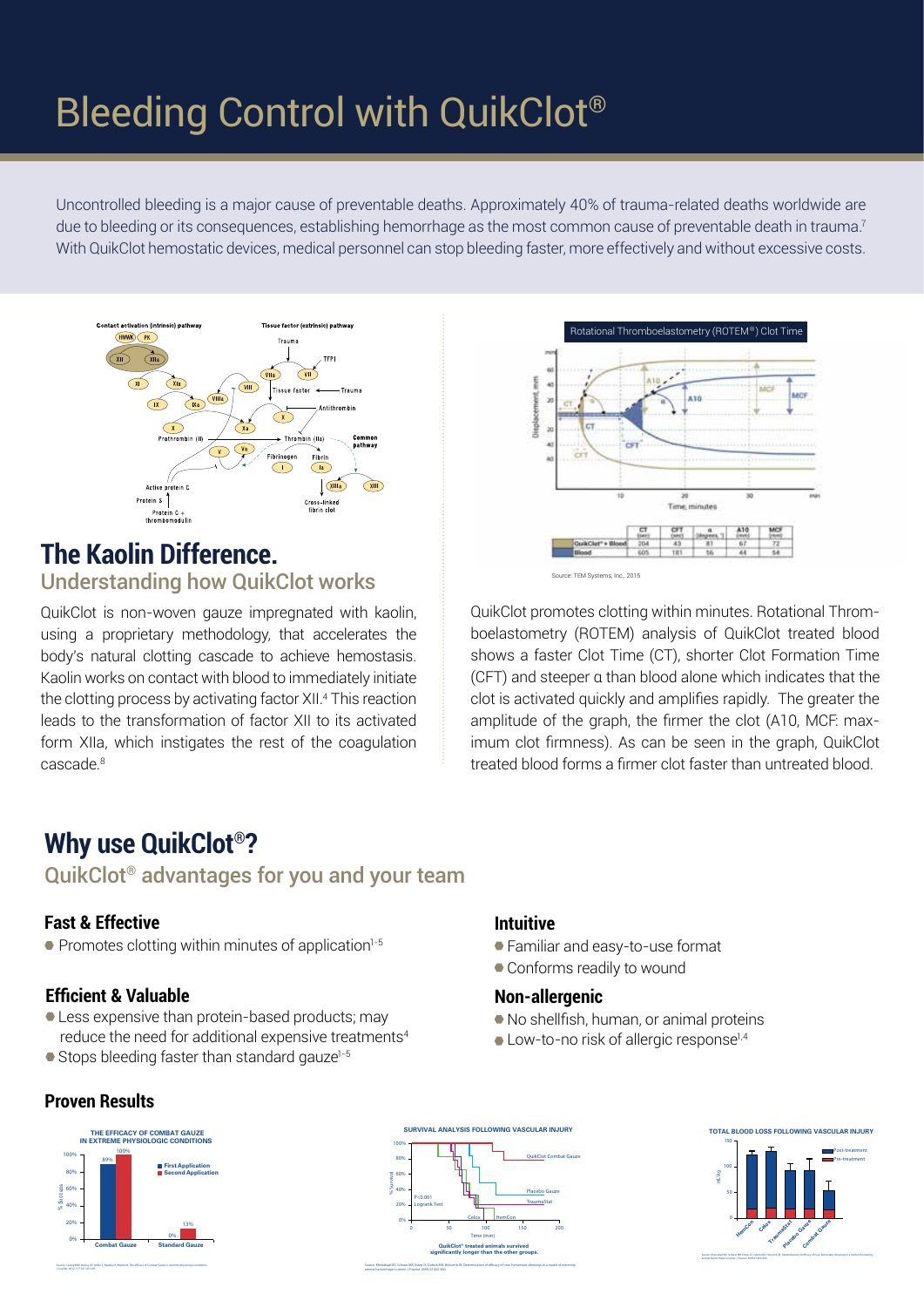**It's QuikClot Combat Gauze Technology Packaged for Hospital Applications:** The US Military Committee on Tactical Combat Casualty Care (CoTCCC) recommends QuikClot Combat Gauze® as the hemostatic agent of choice for compressible hemorrhage not amenable to tourniquet use<sup>6</sup>



QuikClot hemostatic devices are clinically proven to stop bleeding signifcantly faster and more effectively than standard gauze, helping you and your team save more lives.<sup>1</sup>

- FDA/CE cleared for local management of bleeding wounds such as cuts, lacerations and abrasions, temporary treatment of severely bleeding wounds such as surgical wounds (operative, postoperative, dermatological, etc.) and traumatic injuries.

QuikClot devices come in various sizes, with or without X-ray detectable strips, and can be utilized in multiple units of the hospital such as:

#### **• Emergency Room**

Procedures such as nosebleeds, lacerations, bleeding AV fistula, avulsions, amputations, road rash, traumatic wounds, etc.

#### **• Intensive Care Unit**

Procedures such as oozing lines, tubes and drains, fresh tracheostomy, skin tears, etc.

#### **• Operating Room**

Surgical wounds such as debridement, amputation, plastic surgery, pockets, ports, reconstructive, maxillofacial, skin incisional bleeding, traumatic wounds, etc.

#### **• Wound Care**

Procedures such as bleeding wounds, amputations, etc.



## **QuikClot® TraumaPad**

QuikClot TraumaPad is a 3-ply, 12-inch x 12-inch pad with an x-ray detectable strip, packaged in a foil peel pouch for aseptic removal.



#### **QuikClot® Roll Hemostatic Dressing**

QuikClot Roll Hemostatic Dressing is a 3-inch x 4-yard, rolled gauze with an x-ray detectable strip, packaged in a foil peel pouch for aseptic removal.



#### **QuikClot® Z-Fold Hemostatic Dressing**

QuikClot Z-Fold Hemostatic Dressing is a 3-inch x 4-yard, z-folded gauze with an x-ray detectable stip, packaged in a foil peel pouch for aseptic removal.



#### **QuikClot® 2x2**

QuikClot 2x2 is a 2-inch by 2-inch square with an x-ray detectable strip, packaged in a foil peel pouch for aseptic removal.



#### **QuikClot® 4x4**

QuikClot 4x4 is a 4-inch by 4-inch square with an x-ray detectable strip, packaged in a foil peel pouch for aseptic removal.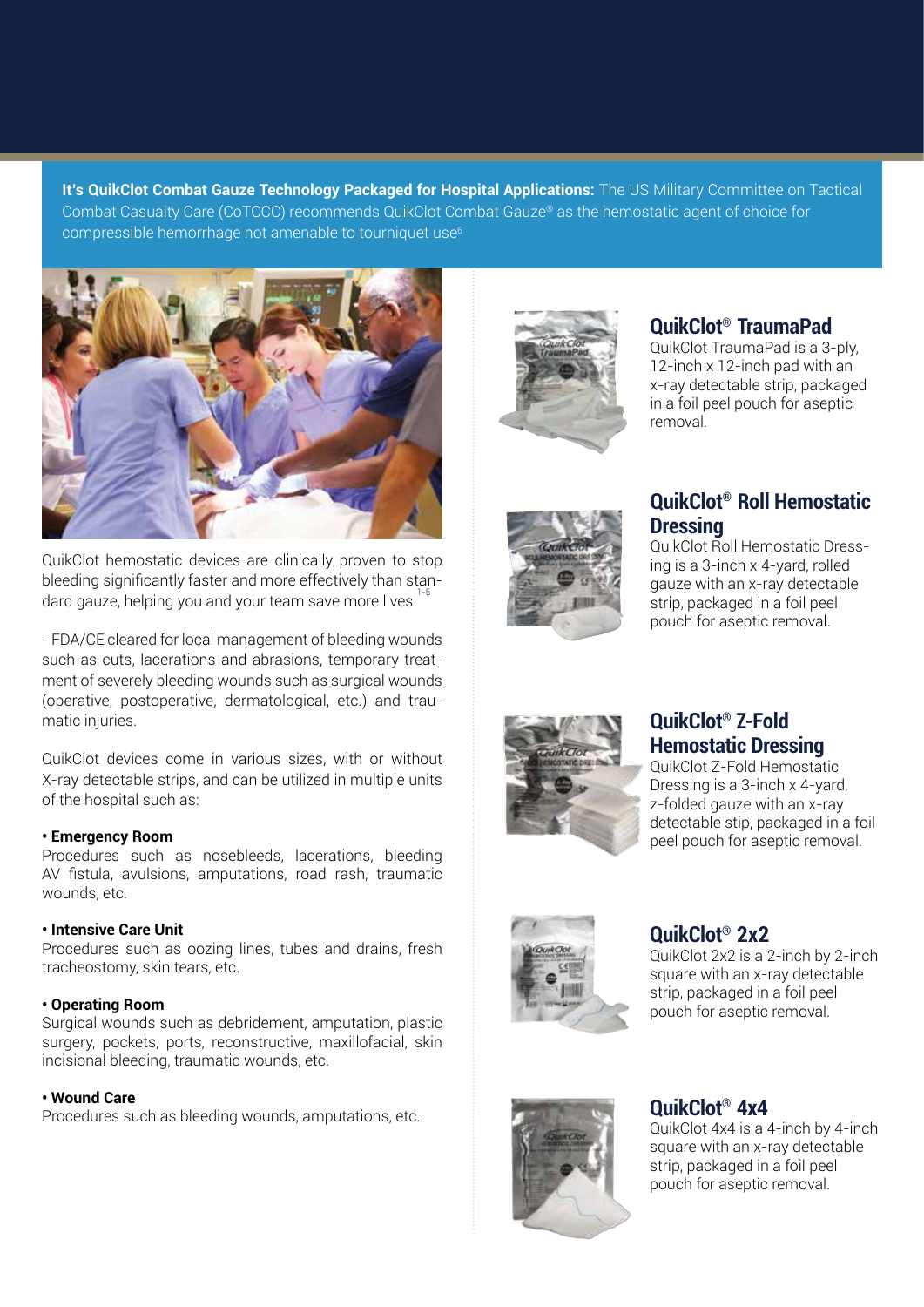**References: 1.** Trabattoni D, Montorsi P, Fabbiocchi F, Lualdi A, Gatto P, Bartorelli A. A new kaolin-based haemostatic bandage compared with manual compression for bleeding control after percutaneous coronary procedures. Eur Radiol. 2011;21:1687- 1691. **2.** Politi L, Aprile A, Paganelli C, et al. Randomized clinical trial on short-time compression with kaolin-flled pad: a new strategy to avoid early bleeding and subacute radial artery occlusion after percutaneous coronary intervention. J Interven Cardiol. 2011;24:65-72. **3.** Trabattoni D, Gatto P, Bartorelli A. A new kaolin-based hemostatic bandage use after coronary diagnostic and interventional procedures. Int J Cardiol. 2012;156(1):53-54. **4.** Lamb KM, Pitcher HT, Cavarocchi NC, Hirose H. Vascular site hemostasis in percutaneous extracorporeal membrane oxygenation therapy. Open Cardiovasc Thorac Surg J. 2012;5:8-10. **5.** Pahari M, Moliver R, Lo D, Pinkerton D, Basadonna G. QuikClot® Interventional™ Hemostatic Bandage (QCI): a novel hemostatic agent for vascular access. Cath Lab Digest. 2010;18(1):28-30. http://www.cathlabdigest.com/articles/QuikClot®-Interventional™-Hemostatic-Bandage-QCI-A-Novel-Hemostatic-Agent-Vascular-Access. Accessed on August 10, 2014. **6.** Tactical Combat Casualty Care Guidelines 2 June 2014. http://www.usaisr.amedd.army.mil/pdfs/TCCC\_Guidelines\_140602.pdf. Accessed March 25, 2015. **7.** Curry N, Hopewell S, Dorée C, Hyde C, Brohi K, Stanworth S. The acute management of trauma hemorrhage: a systematic review of randomized controlled trials. Crit Care. 2011;15(2):R92. **8.** Dee KC, Puleo DA, Bizios R. Tissue-Biomaterial Interactions. Hoboken: Wiley & Sons, 2002.



#### *quikclot.com*

Z-Medica • 4 Fairfield Boulevard • Wallingford • CT • 06492 • USA • (203) 294-0000 • z-medica.com

©2015 Z-MEDICA, LLC. All rights reserved. MCM-617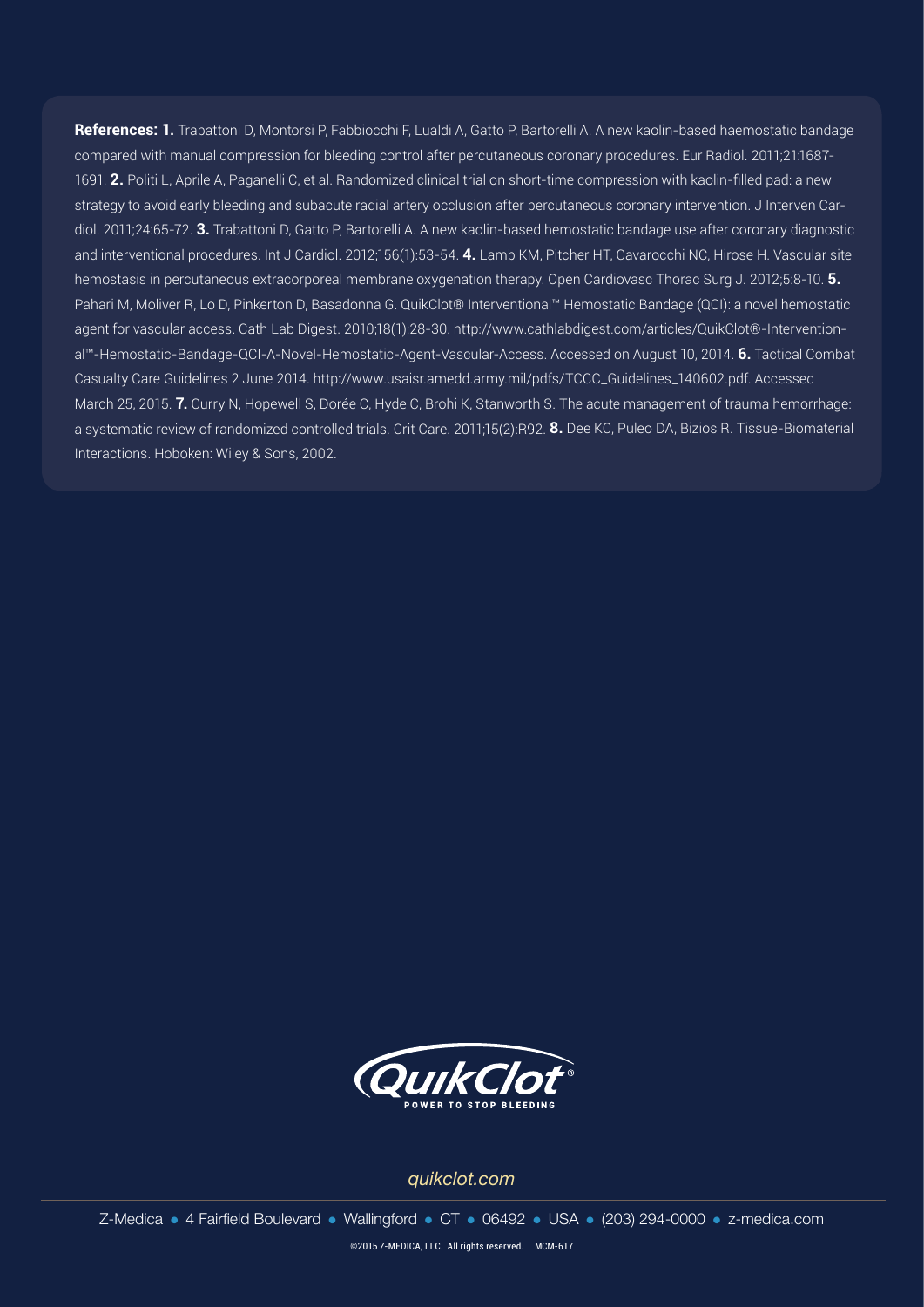

## **QUIKCLOT® FOR ADVANCED BLEEDING CONTROL**

*QuikClot® products are cleared for external use/surgical wounds. Some of the pre-clinical publications are outside the cleared indications and are included for educational purposes only.*

#### **The effects of QuikClot Combat Gauze on hemorrhage control when used in a porcine model of lethal femoral injury.**

#### Johnson D, Westbrook DM, Phelps D, Blanco J, Bentlye M, Burgert J, Gegel B.

#### Am J Disaster Med. 2014 Fall; 9(4):309-315.

- A lethal femoral artery and vein transection model was used to compare QuikClot Combat Gauze (QCG) to standard pressure dressing (control).
	- $\bullet$  QCG was found to be much more effective than the control:
		- Initial success of hemorrhage control was higher for QCG • Prevention of rebleeding following both induced hypertension and large volume fluid resuscitation was higher for QCG
		- Absence of rebleeding following active range of motion testing (p = 0.0001) was higher for QCG
		- None of the swine in the QCG group rebled. Only one animal in the control group did not rebleed."
	- "QCG is an effective hemostatic agent for use in trauma management. QCG is superior in controlling hemorrhage compared to standard pressure dressings."

#### **A pilot study of the use of kaolin-impregnated gauze (Combat Gauze) for packing high-grade hepatic injuries in a hypothermic coagulopathic swine model.**

#### Sena MJ, Douglas G, Gerlach T, Grayson JK, Pichakron KO, Zierold D.

#### J Surg Res. 2013 Aug;183(2):704-9.

- Coagulopathic animals (60% exchange transfusion with Hextend) were injured with a grade V liver injury in the left middle hepatic lobe. After 30 seconds of bleeding, Combat Gauze or control gauze was applied.
- $\bullet$  The abdomen was closed and animals were observed for 2 hours.
- Survival in the Combat Gauze group was higher than in the plain gauze group.
- "Animals treated with Combat Gauze maintained a higher MAP following injury…Most notably, animals in the CG group lost considerably less blood than those in the [plain gauze] group."

#### **Long-term preclinical evaluation of the intracorporeal use of advanced local hemostatics in a damage-control swine model of grade IV liver injury.**

#### Inaba K, Branco BC, Rhee P, Putty B, Okoye O, Barmparas G, Talving P, Demetriades D.

#### J Trauma. 2013; 74.2: 538-545.

- Evaluated the long-term safety and efficacy of QuikClot Combat Gauze®, Celox®, and Celox Gauze® versus standard gauze in a highgrade liver injury.
- Celox Gauze® had higher mortality at all time points, higher need for repacking at 48 hours due to rebleeding, more deaths by bleeding, and a higher incidence of deaths by small bowel obstruction than QuikClot Combat Gauze. All animals treated with Celox® products had adhesions.
- Combat Gauze® was found to be effective and created a durable hemostasis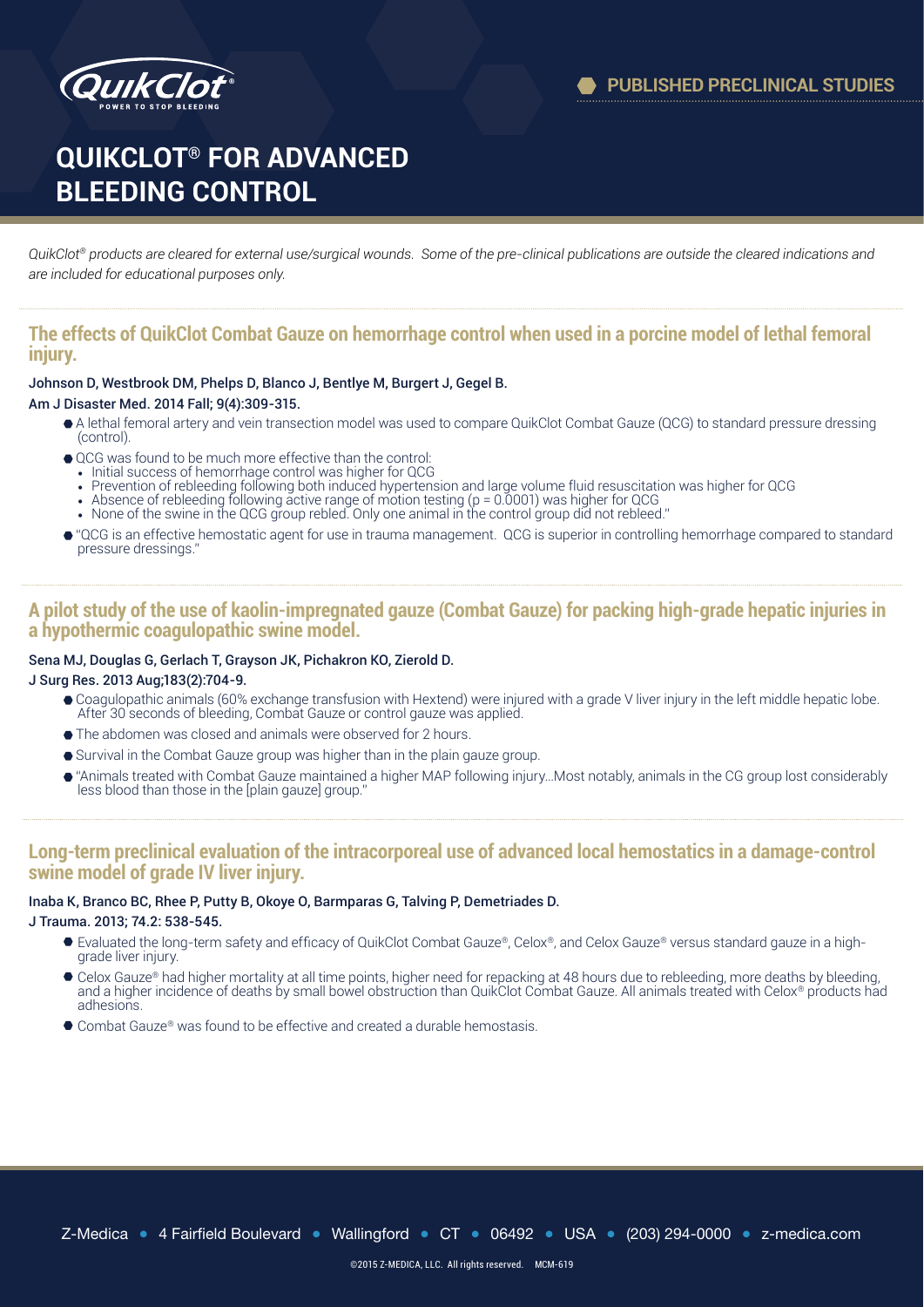

## **QUIKCLOT® FOR ADVANCED BLEEDING CONTROL**

*QuikClot® products are cleared for external use/surgical wounds. Some of the pre-clinical publications are outside the cleared indications and are included for educational purposes only.*

#### **Hemostasis in a noncompressible hemorrhage model: an end-user evaluation of hemostatic agents in a proximal arterial injury.**

Satterly S, Nelson D, Zwintscher N, Oguntoye M, Causey W, Theis B, Huang R, Haque M, Martin M, Bickett G, Rush RM Jr. J Surg Educ. 2013; 70.2: 206-211.

- Celox®, ChitoGauze®, Combat Gauze®, and HemCon® bandages were applied to arterial injuries by participants including military personnel and physicians due for deployment.
	- No signifcant difference in hemostasis was seen between the products used.
	- Combat Gauze® was reported as being "the most effective at controlling hemorrhage" and was "rated as the easiest dressing to use by the soldiers."

#### **The effects of QuikClot Combat Gauze and movement on hemorrhage control in porcine model.**

#### Gegel B, Burgert J, Gasko J, Campbell C, Martens M, Keck J, Reynolds H, Loughren M, Johnson D. Mil Med. 2012; 177.12: 1543-1547.

- QuikClot Combat Gauze® (QCG) and standard packing (control) were assessed in a static and moving hemorrhage model to simulate military and civilian trauma.
- QCG was found to be "statistically and clinically superior at controlling hemorrhage" over control standard packing and QuikClot Combat Gauze® "produces a more robust clot that can withstand signifcant movement."
- QCG "is an effective hemostatic agent for use in civilian and military trauma management."

#### **The effects of QuikClot Combat Gauze on hemorrhage control in the presence of hemodilution.**

#### Johnson D, Agee S, Reed A, Gegel B, Burgert J, Gasko J, Loughren M. US Army Med Dep J. 2012; 25.6: 36-39.

- QuikClot Combat Gauze® was assessed for hemorrhage control in the presence of hemodilution in a lethal femoral injury (30% of blood volume was removed and replaced with fluids).
- Results indicate that there was significantly less bleeding in the QuikClot Combat Gauze® group compared to the control group in this hemodilution study.
- "The QuikClot Combat Gauze® was easy to open, simple to use to pack the wound, and did not require premixing."

#### **The effcacy of Combat Gauze in extreme physiologic conditions.**

#### Causey MW, McVay DP, Miller S, Beekley A, Martin M.

#### J Surg Res. 2012; 177.2: 301-305.

- The effcacy of QuikClot Combat Gauze® was assessed in a model of severe acidosis and coagulopathy to mimic a post-traumatic environment.
- Combat Gauze® had a higher success rate in achieving hemostasis at 89% for the first and 100% for the second application than standard gauze (0% for the frst and 13% for the second application).
- Results indicate that Combat Gauze® significantly outperforms standard gauze dressings in this extreme physiologic model of a vasclar injury.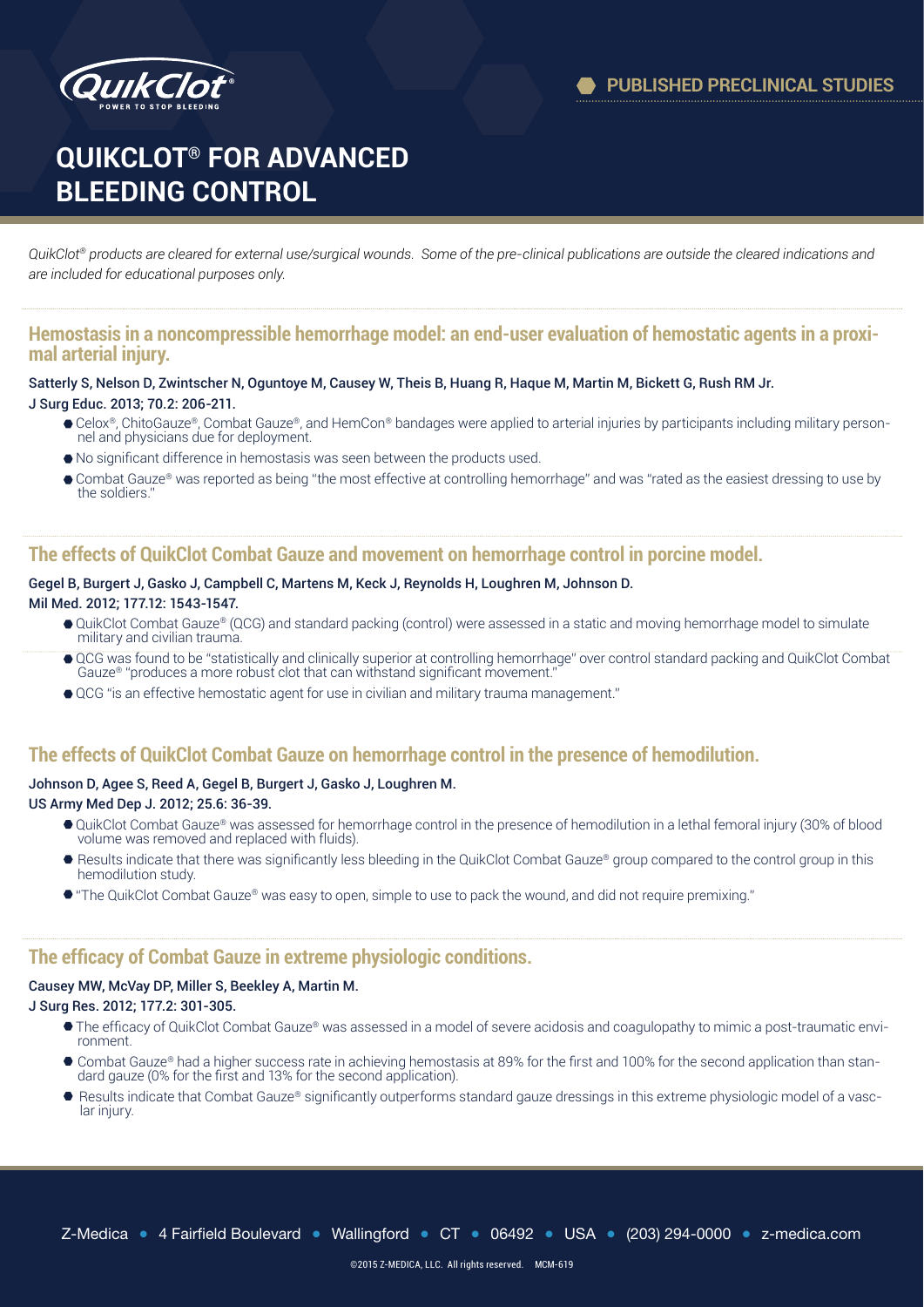

## **QUIKCLOT® FOR ADVANCED BLEEDING CONTROL**

*QuikClot® products are cleared for external use/surgical wounds. Some of the pre-clinical publications are outside the cleared indications and are included for educational purposes only.*

#### **Safety evaluation of new hemostatic agents, smectite granules, and kaolin-coated gauze in a vascular injury wound model in swine.**

Kheirabadi BS, Mace JE, Terrazas IB, Fedyk CG, Estep JS, Dubick MA, Blackbourne LH.

#### J Trauma. 2010; 68.2: 269-278.

- Kheirabadi, et al studied the safety of QuikClot Combat Gauze®, WoundStat®, and standard gauze in controlling bleeding.
	- WoundStat® severely injured vessels and could cause lung thrombosis.
	- Results indicate that Combat Gauze® is as safe as standard gauze.

#### **Determination of effcacy of new hemostatic dressings in a model of extremity arterial hemorrhage in swine.**

#### Kheirabadi BS, Scherer MR, Estep JS, Dubick MA, Holcomb JB. J Trauma. 2009; 67.3: 450-460.

- This study evaluated the effcacy of QuikClot Combat Gauze®, TraumaStat™, Celox-D™, HemCon®, and standard gauze for traumatic injuries.
- "Combat Gauze® was the most effective dressing tested""and resulted in the highest survival rate."
- Kheirabadi, et al found "based on these results and similar fndings by our colleagues at Naval Medical Research Center, the committee has recommended replacing HC bandage with the new dressing. The new Tactical Combat Casualty Care Committee guideline recommends using CG as the frst line of treatment for life-threatening hemorrhage on external wounds that is not amendable to tourniquet placement."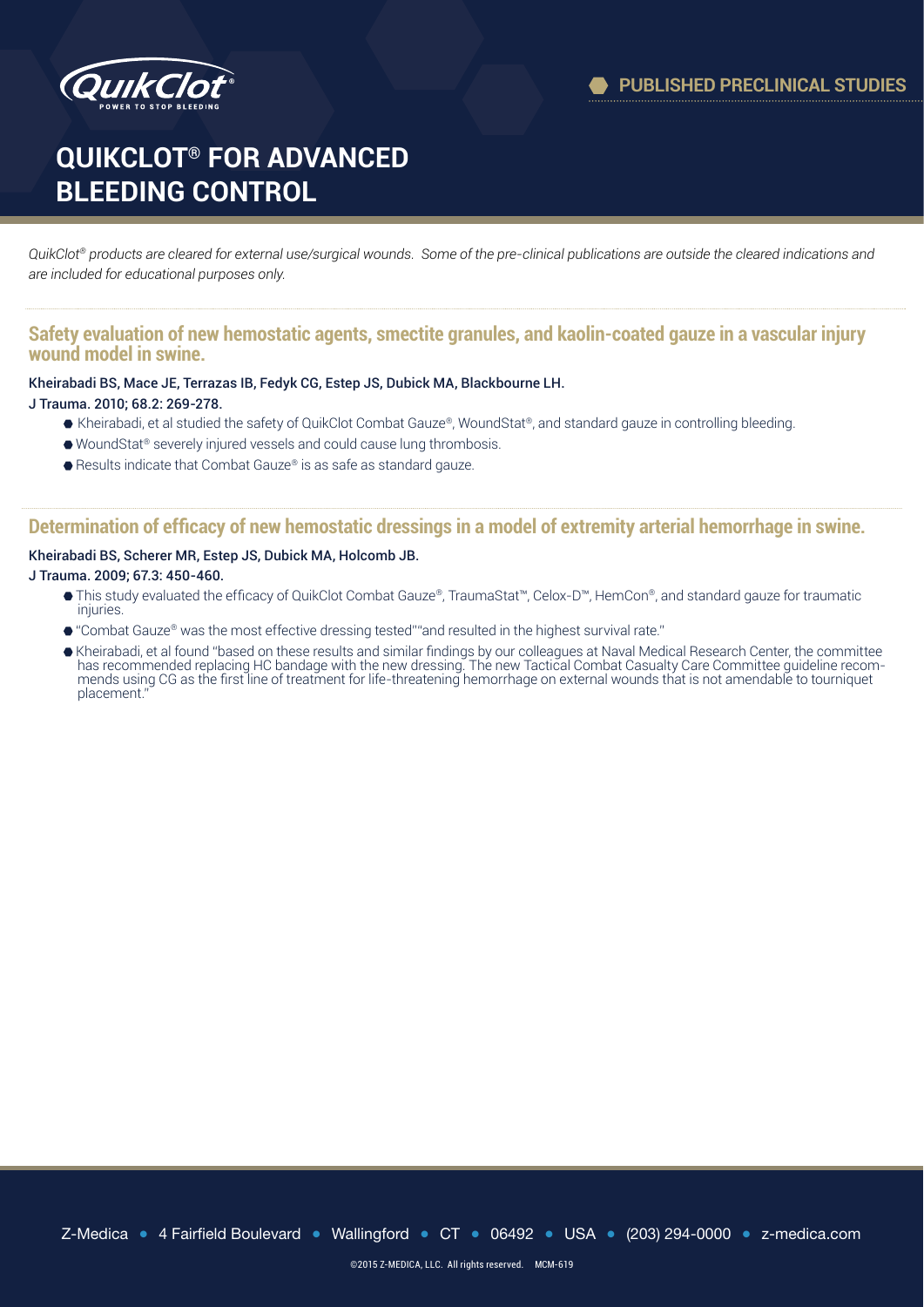



# **QuikClot®**

Advanced Bleeding Control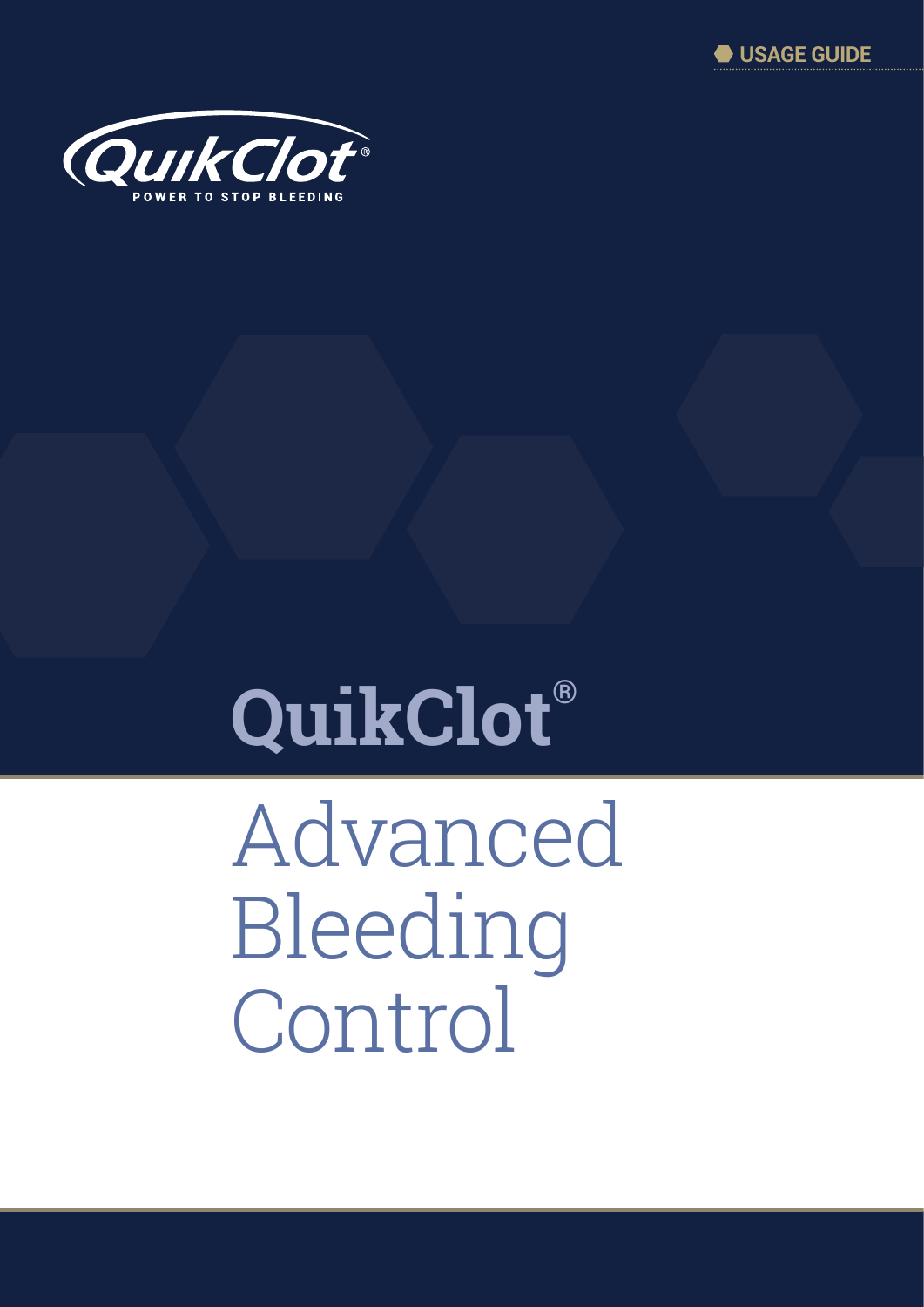QuikClot hemostatic dressings are made of soft, white, nonwoven, hydrophilic gauze impregnated with kaolin, an inorganic mineral that is both safe and effective in accelerating the body's natural clotting cascade<sup>1</sup> without any exothermic reactions or use of animal or human proteins.

## QuikClot hemostatic dressings can be utilized in multiple units of the hospital such as:

#### **Emergency Room**

Procedures such as nosebleeds, lacerations, bleeding AV fstula, avulsions, amputations, road rash, traumatic wounds, etc.

● Intensive Care Unit

Procedures such as oozing lines, tubes and drains, fresh tracheostomy, skin tears, etc.

#### ● Operating Room

Surgical wounds such as debridement, amputation, plastic surgery, pockets, ports, reconstructive, maxillofacial, skin incisional bleeding, traumatic wounds, etc.

#### ● Wound Care

Procedures such as bleeding wounds, amputations, etc.



## **QuikClot® TraumaPad**

QuikClot TraumaPad is a 3-ply, 12-inch x 12-inch (30 cm x 30 cm) pad with an x-ray detectable strip, packaged in a foil peel pouch for aseptic removal.



## **QuikClot® 4x4**

QuikClot 4x4 is a 4-inch x 4-inch (10 cm x 10 cm) square with an x-ray detectable strip, packaged in a foil peel pouch for aseptic removal.



#### **QuikClot® Roll Hemostatic Dressing**

QuikClot Roll Hemostatic Dressing is a 3-inch  $x$  4-yard (7.5 cm  $x$  3.7 m), rolled gauze with an x-ray detectable strip, packaged in a foil peel pouch for aseptic removal.



## **QuikClot® 2x2**

QuikClot 2x2 is a 2-inch x 2-inch (5 cm x 5 cm) square with an x-ray detectable strip, packaged in a foil peel pouch for aseptic removal.



### **QuikClot® Z-Fold Hemostatic Dressing**

QuikClot Z-Fold Hemostatic Dressing is a 3-inch x 4-yard (7.5 cm x 3.7 m), z-folded gauze with an x-ray detectable strip, packaged in a foil peel pouch for aseptic removal.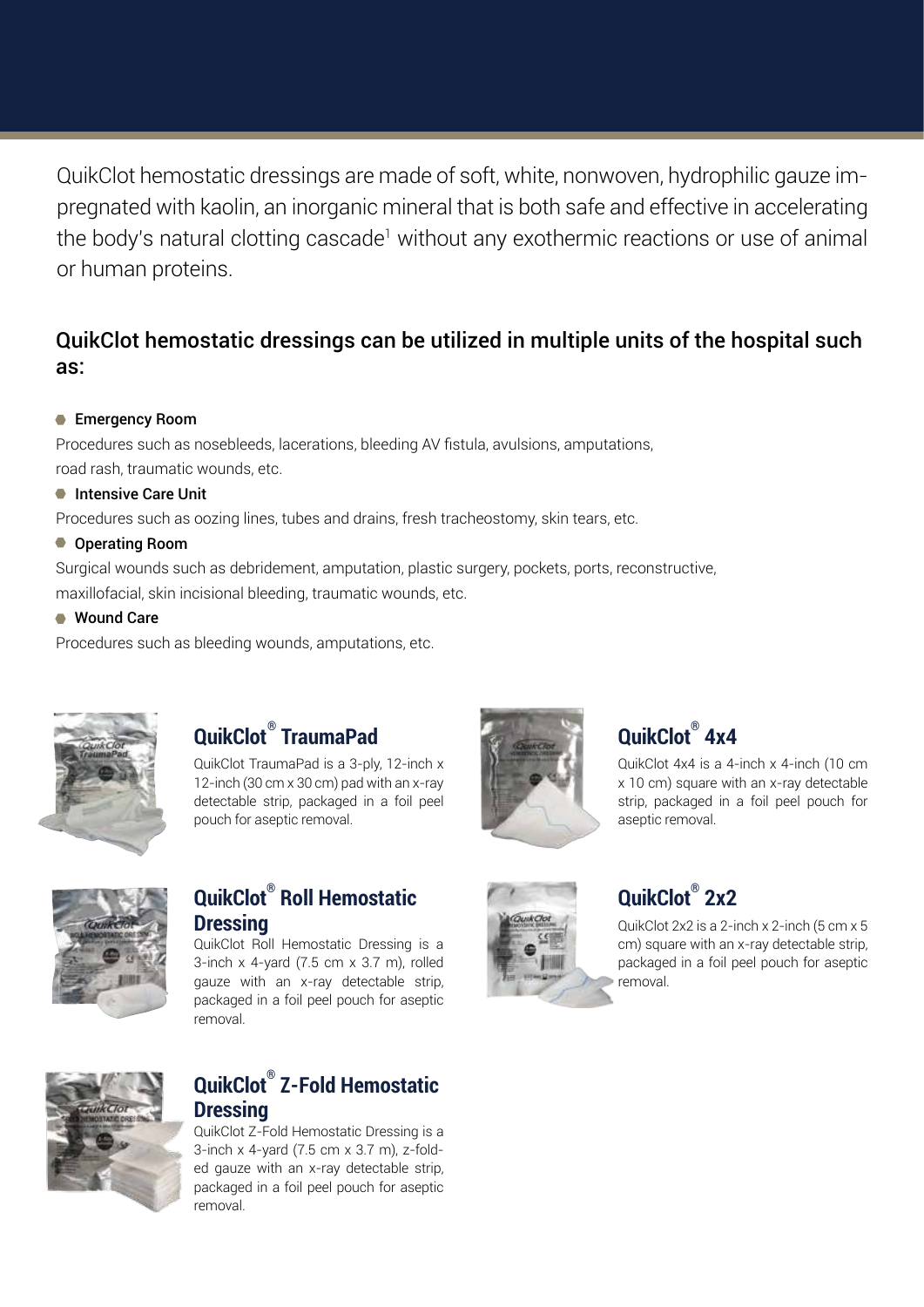### **Indications**

FDA/CE cleared for local management of bleeding wounds such as cuts, lacerations and abrasions, temporary treatment of severely bleeding wounds such as surgical wounds (operative, postoperative, dermatological, etc.) and traumatic injuries.

#### Warnings

- **For prescription use only**
- **For external use only**
- Sterility not quaranteed if package is damaged or opened
- Avoid contact with eyes
- Use aseptic techniques
- Single use only
- Do not re-sterilize
- Store in cool, dry place
- Longer compression time may be required for patients who are hypertensive or obese

## **Instructions For Use**







(2) Apply dressing directly to the source of the bleeding and use it to apply manual compression directly over the bleeding source. The dressing can be packed in the wound tract of penetrating injuries. (More than one dressing may be required.)





- (3) Continue to apply manual pressure for 5 minutes, or until bleeding is controlled.
- (4) The hemostatic dressing may be left in place for up to 24 hours. To remove, gently remove dressing and thoroughly irrigate the wound. If the dressing is difficult to remove, irrigate with sterile saline. At the end of the procedure thoroughly irrigate the wound to remove kaolin that may be released from the dressing.

Note: Show product removal directions to medical personnel if patient is transported and the dressing remains in place.